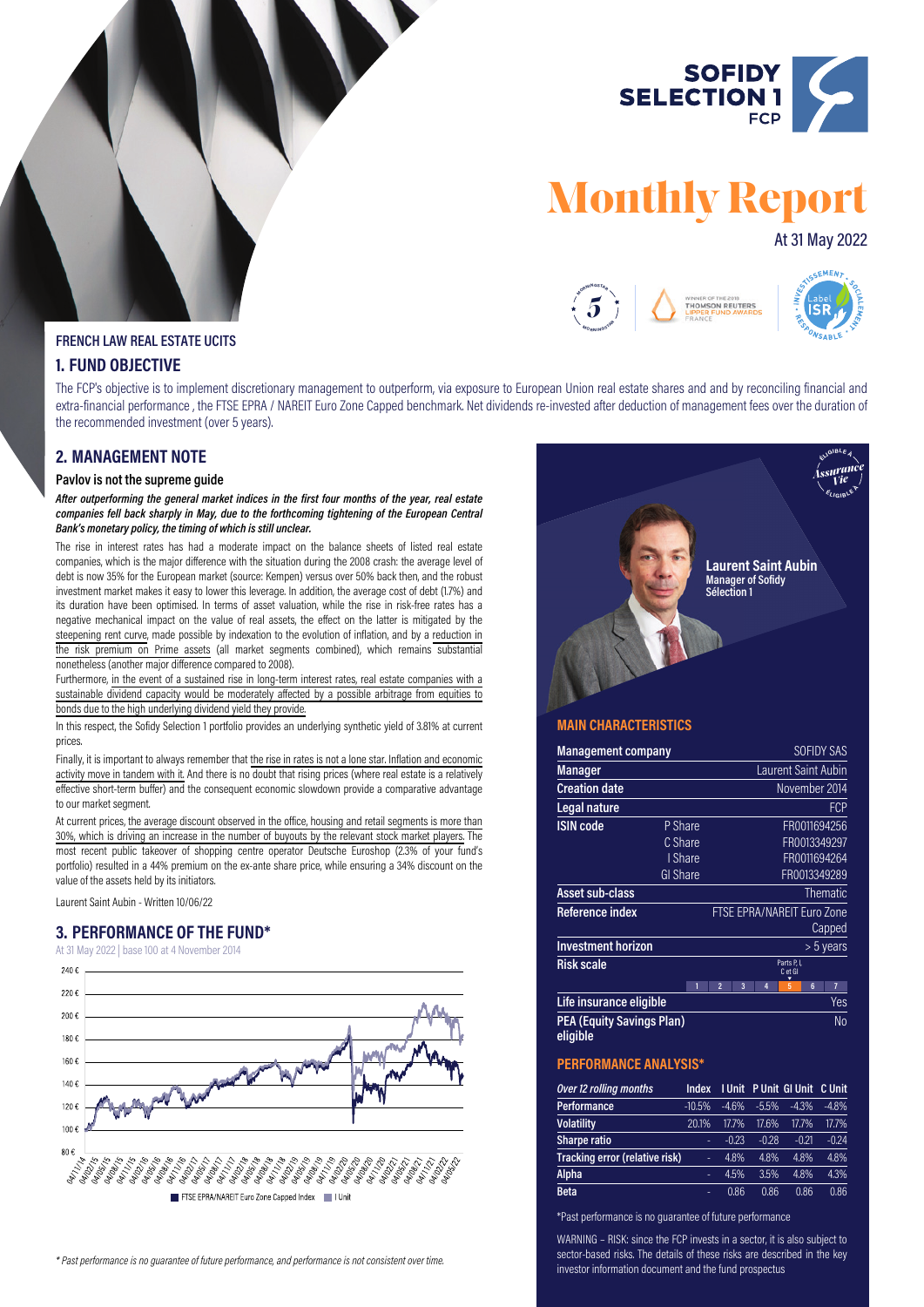# **4. PERFORMANCE HISTORY**

|                | Since start <sup>(1)</sup> | 2017     | 2018         | 2019      | 2020      | 2021      | Jan. 22   | Feb. 22   | <b>Mar. 22</b> | Apr. 22   | <b>May 22</b> | June 22 | July 22 | Aug. 22 | <b>Sept. 22</b> | <b>Oct. 22</b> | <b>Nov. 22</b> | Dec. 22 | 2022 YTD  |
|----------------|----------------------------|----------|--------------|-----------|-----------|-----------|-----------|-----------|----------------|-----------|---------------|---------|---------|---------|-----------------|----------------|----------------|---------|-----------|
| <b>P</b> Unit  | $+69.7%$                   | $+16.3%$ | $-8.8%$      | $+22.7%$  | 0.0%      | $+15.0%$  | $-2.4%$   | $-2.2%$   | $-0.7%$        | $-2.8%$   | $-4.2%$       |         |         |         |                 |                |                |         | $-11.8%$  |
| Index          | $+47.5%$                   | $+17.6%$ | $-7.5%$      | $+22.2%$  | $-10.9%$  | $+6.4%$   | $-0.1%$   | $-1.6%$   | $-0.5%$        | $-5.1%$   | $-2.0%$       |         |         |         |                 |                |                |         | $-9.0%$   |
| VL(E)          | 100.00                     | 149.53   | 136.43       | 167.41    | 167.40    | 192.45    | 187.77    | 183.64    | 182.29         | 177.13    | 169.71        |         |         |         |                 |                |                |         | 169.71    |
|                | Since start <sup>(1)</sup> | 2017     | 2018         | 2019      | 2020      | 2021      | Jan. 22   | Feb. 22   | Mar. 22        | Apr. 22   | <b>May 22</b> | June 22 | July 22 | Aug. 22 | Sept. 22        | <b>Oct. 22</b> | <b>Nov. 22</b> | Dec. 22 | 2022 YTD  |
| I Unit         | $+83.1%$                   | $+17.5%$ | $-7.8%$      | $+23.8%$  | $+0.1%$   | $+17.6%$  | $-2.3%$   | $-2.1%$   | $-0.6%$        | $-2.7%$   | $-4.1%$       |         |         |         |                 |                |                |         | $-11.4%$  |
|                |                            |          |              |           |           |           |           |           |                |           |               |         |         |         |                 |                |                |         |           |
| Index          | $+47.5%$                   | $+17.6%$ | $-7.5%$      | $+22.2%$  | $-10.9%$  | $+6.4%$   | $-0.1%$   | $-1.6%$   | $-0.5%$        | $-5.1%$   | $-2.0%$       |         |         |         |                 |                |                |         | $-9.0%$   |
| VL(E)          | 1,000,00                   | 1,537,78 | 1,418.60     | 1,755.60  | 1.757.30  | 2.066.61  | 2.018.24  | 1,975,55  | 1,962.76       | 1,908.93  | 1,830.77      |         |         |         |                 |                |                |         | 1,830.77  |
|                |                            |          |              |           |           |           |           |           |                |           |               |         |         |         |                 |                |                |         |           |
|                |                            |          |              |           |           |           |           |           |                |           |               |         |         |         |                 |                |                |         |           |
|                | Since start $(2)$          | 2017     | $2018^{(2)}$ | 2019      | 2020      | 2021      | Jan. 22   | Feb. 22   | Mar. 22        | Apr. 22   | <b>May 22</b> | June 22 | July 22 | Aug. 22 | <b>Sept. 22</b> | <b>Oct. 22</b> | <b>Nov. 22</b> | Dec. 22 | 2022 YTD  |
| <b>GI Unit</b> | $+16.8%$                   | n.a.     | $-9.9%$      | $+24.1%$  | 0.0%      | $+17.9%$  | $-2.3%$   | $-2.1%$   | $-0.6%$        | $-2.7%$   | $-4.1%$       |         |         |         |                 |                |                |         | $-11.3%$  |
| Index          | $-6.4%$                    | n.a.     | $-11.2%$     | $+22.2%$  | $-10.9%$  | $+6.4%$   | $-0.1%$   | $-1.6%$   | $-0.5%$        | $-5.1%$   | $-2.0%$       |         |         |         |                 |                |                |         | $-9.0%$   |
| VL(E)          | 10,000,00                  |          | 9,006.08     | 11,172,77 | 11.172.77 | 13,170,38 | 12.865.91 | 12.597.16 | 12,519.35      | 12,179.40 | 11.684.31     |         |         |         |                 |                |                |         | 11,684.31 |
|                |                            |          |              |           |           |           |           |           |                |           |               |         |         |         |                 |                |                |         |           |
|                | Since start <sup>(3)</sup> | 2017     | $2018^{(3)}$ | 2019      | 2020      | 2021      | Jan. 22   | Feb. 22   | <b>Mar. 22</b> | Apr. 22   | <b>May 22</b> | June 22 | July 22 | Aug. 22 | <b>Sept. 22</b> | <b>Oct. 22</b> | <b>Nov. 22</b> | Dec. 22 | 2022 YTD  |
| C Unit         | $+15.9%$                   | n.a.     | $-9.7%$      | $+23.6%$  | 0.0%      | $+17.3%$  | $-2.4%$   | $-2.1%$   | $-0.7%$        | $-2.8%$   | $-4.1%$       |         |         |         |                 |                |                |         | $-11.5%$  |
| Index          | $-5.6%$                    | n.a.     | $-10.5%$     | $+22.2%$  | $-10.9%$  | $+6.4%$   | $-0.1%$   | $-1.6%$   | $-0.5%$        | $-5.1%$   | $-2.0%$       |         |         |         |                 |                |                |         | $-9.0\%$  |

(1) Since 04/11/2014.

(2) Since26/07/2018. (3) Since19/07/2018.

### **MAIN LINES OF PORTFOLIO AT 31 MAY 2022**

|                          | <b>Fund</b> | <b>Index</b> |
|--------------------------|-------------|--------------|
| <b>Unibail Rodamco</b>   | 8.85%       | 8.48%        |
| Vonovia                  | 6.59%       | 8.38%        |
| <b>Merlin Properties</b> | 6.44%       | 4.41%        |
| <b>Klepierre</b>         | 6.31%       | 3.98%        |
| Covivio                  | 5.49%       | 4.21%        |
| Aroundtown               | 4.50%       | 6.06%        |
| <b>LEG Immobilien</b>    | 4.21%       | 8.38%        |
| <b>SEGRO</b>             | 4.09%       | 0.00%        |
| Gecina                   | 3.82%       | 6.51%        |
| <b>WDP</b>               | 3.81%       | 4.26%        |

## **FEES AND COMMISSIONS**

| <b>Management fee incl. tax</b> | P Share        | 2.20%      |
|---------------------------------|----------------|------------|
|                                 | C Share        | 1.30%      |
|                                 | I Share        | 1.10%      |
|                                 | GI Share       | 0.75%      |
| Maximum entry fee incl. tax*    | P Share        | Up to 4%   |
|                                 | C Share        | Up to 4%   |
|                                 | I Share        | Up to 3%   |
|                                 | GI Share       | Up to 1%   |
| Outperformance commission**     |                | 20%        |
| <b>Initial subscription</b>     | <b>P</b> Share | 1 share    |
|                                 | C Share        | 1 share    |
|                                 | I Share        | 100 shares |
|                                 | GI Share       | 100 shares |

\*\* 20% incl. tax of the fund's outperformance, net of fees in relation to its reference index and in respect of the high water mark principle from 1 December 2020 onwards.

## **5. UCITS DATA AT 31 MAY 2022**

|                                | I Share     | P Share   | GI Share  | C Share  |  |  |
|--------------------------------|-------------|-----------|-----------|----------|--|--|
| Number of shares               | 8.177.9     | 427,065,4 | 5,886,0   | 45,539.7 |  |  |
| Liquidating value $(\epsilon)$ | 1,830.77    | 169.71    | 11.684.31 | 115.91   |  |  |
| Net assets $(\epsilon)$        | 161,506,341 |           |           |          |  |  |

# **6. EXPOSURE OF THE PORTFOLIO AT 31 MAY 2022**

| <b>Currencies (including cash)</b> |     |                | Sectors <sup>(1)</sup> | Geographic location <sup>(1)</sup> |     |  |
|------------------------------------|-----|----------------|------------------------|------------------------------------|-----|--|
| Euros                              | 83% | Housing        | 27%                    | Germany                            | 24% |  |
| Pound sterling                     | 7%  | Retail         | 28%                    | France                             | 19% |  |
| US dollar                          | 6%  | <b>Offices</b> | 18%                    | Spain                              | 13% |  |
| Swedish krona                      | 1%  | Logistics      | 16%                    | <b>United States</b>               | 9%  |  |
| <b>Other</b>                       | 3%  | <b>Other</b>   | 11%                    | <b>Other</b>                       | 35% |  |

(1) Distributions determined by the fund manager, breaking down the activity of the companies in the portfolio between the various sectors/geographical locations

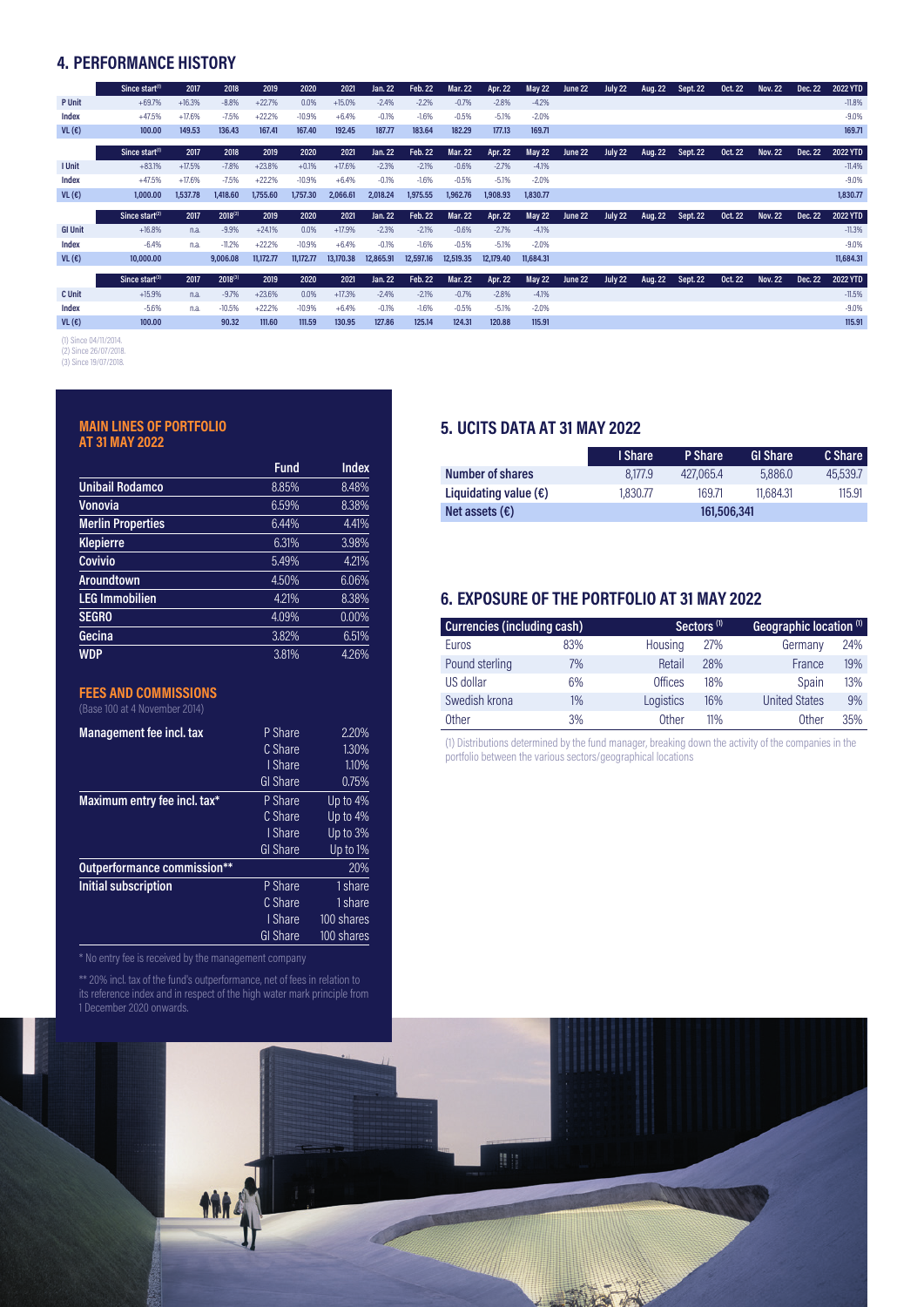ESG valuations of the issuers of the portfolio below are from our internal research using our proprietary analysis framework:

#### **WEIGHTED AVERAGE ESG(1) RATINGS FOR SOFIDY SELECTION 1 FCP**

| Governance              | 23%                         |
|-------------------------|-----------------------------|
| <b>Social</b>           | 54%                         |
| <b>Environment</b>      | 44%                         |
| <b>ESG risk profile</b> | 38%                         |
|                         |                             |
|                         | 20<br>40<br>80<br>60<br>100 |

## **5 POSITIONS WITH THE BEST ESG RATING(1)**

|                   | Governance | Social /<br><b>Societal</b> | <b>Environment</b> | <b>ESG</b><br>rating |
|-------------------|------------|-----------------------------|--------------------|----------------------|
| Gecina            | 11%        | 9%                          | 10%                | 10%                  |
| <b>Merlin</b>     | 9%         | 27%                         | 2%                 | 10%                  |
| <b>SBB</b>        | 11%        | 19%                         | 10%                | 12%                  |
| <b>Covivio</b>    | 14%        | 5%                          | 29%                | 18%                  |
| <b>Big Yellow</b> | 9%         | 86%                         | 5%                 | 23%                  |

#### **5 POSITIONS WITH THE WORST ESG RATING(1)**

|                                                      | Governance | Social /<br><b>Societal</b> | <b>Environment</b> | ESG<br>rating |
|------------------------------------------------------|------------|-----------------------------|--------------------|---------------|
| <b>Corestate</b>                                     | 59%        | 100%                        | 80%                | 76%           |
| <b>Demire</b>                                        | 50%        | 73%                         | 100%               | 75%           |
| <b>Deutsche</b><br><b>Euroshop</b>                   | 82%        | 71%                         | 62%                | 72%           |
| <b>Inclusio</b>                                      | 41%        | 48%                         | 86%                | 60%           |
| <b>European</b><br><b>Residential</b><br><b>REIT</b> | 30%        | 62%                         | 86%                | 59%           |

(1) The ESG rating determines the non-financial profile of companies (in terms of 80% are excluded from the investment scope (the lower the ESG rating, the hetter)



### **DISTRIBUTION OF ESG RATINGS(1) OF ISSUERS IN PORTFOLIO**



(1) The ESG rating determines the non-financial profile of companies (in terms of risks and opportunities). Shares whose current or anticipated ESG rating is above 80% are excluded from the investment scope (the lower the ESG rating, the better).

#### **IMPACT & CARBON FOOTPRINT MEASUREMENTS**



Sources used: Sustainalytics, UN Global Compact database, annual reports and companies' websites. \*Thematic universe updated quarterly and made up of 1,774 shares at 31/03/2022. The coverage rate of the scope is 96.6% for signatories of the United Nations Global Compact, 77.7% for the proportion of women in senior executive positions and 72% for proportions of issuers with a public anti-corruption policy.

For more detailed information on our ESG assessment methodology, please refer to the SRI Transparency Code of the SOFIDY Sélection 1 fund.

## **Why not take risks, but knowing them well is better!**

Non-contractual document. Past performance is no guarantee of the future performance of the OPCVM (real estate UCITS). Performances are not constant over time. As with any real estate UCITS, this fund is mainly exposed to the risk associated with equities markets, loss of capital, discretionary management, exchange rates and liquidity. Since the FCP invests in a sector, it is also subject to sector-based risks. The details of these risks are described in the key investor information document and the fund prospectus. This document is produced by SOFIDY for information purposes only. It in no way constitutes an offer to sell or a solicitation of a purchase, investment or arbitrage. SOFIDY believes the data and figures to be accurate and reliable as of 31/05/2022. SOFIDY shall not be liable for any decisions made on the basis of this information. SOFIDY reserves the right to modify the information presented in this document at any time, without notice. The characteristics, risk and return profile, and fees regarding investment in the SOFIDY Sélection 1 OPCVM are described in the key investor information document. The key investor information document, the prospectus and the periodic documents will be available on request from SOFIDY. You must make yourself familiar with the key investor information document, which should be given to you before you subscribe. Written in June 2022. SOFIDY SAS - Real estate funds management company since 1987 - 303, square des Champs Élysées – Évry Courcouronnes – 91026 ÉVRY Cedex Portfolio management company certified by the AMF on 10 July 2007 under the number GP07000042 – Tel.: +33(0)1 69 87 02 00 –Fax: +33(0)1 69 87 02 01– www.sofidy.com



**SOFIDY SAS** | Portfolio management company certified by the AMF on 10 July 2007 under the number GP07000042 | 338 826 332 RCS Evry | Activity code : 6630 Z | Intra-Community VAT number : FR 03 338 826 332<br>303 Square des Champs Élysées - Evry Courcouronnes - 91026 Evry Cedex<br>Tel.: +33(0)1 69 87 02 00 | Fax: +33 (0)1 69 87 02 01 | E